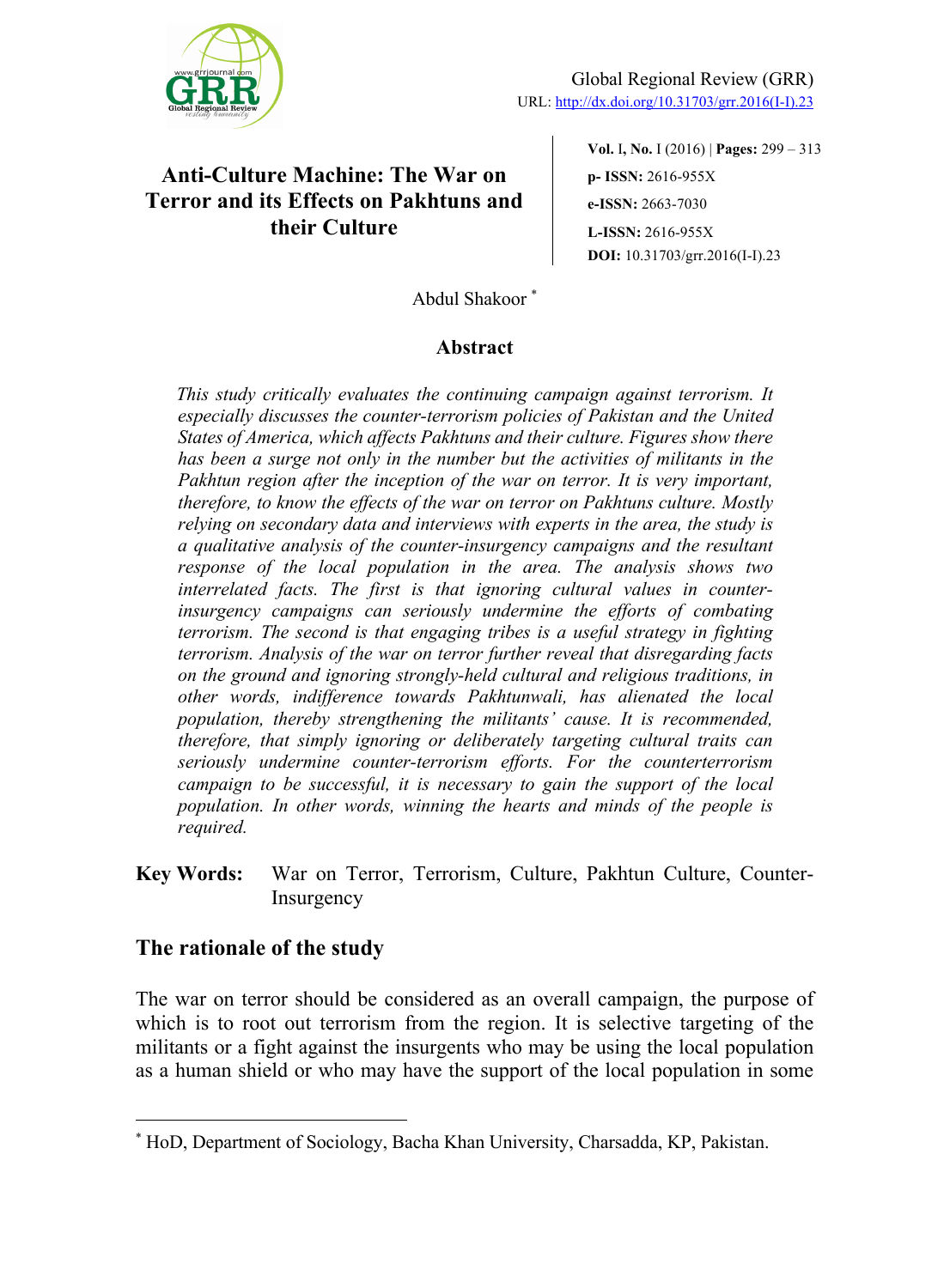cases. In fact, the Taliban do more than that. They use the local customs or cultural traits to sustain their movement. Two interrelated issues are important while analyzing the effects of the war on terror on Pakhtuns and their culture. The first is that ignoring cultural values in counter-insurgency campaigns can seriously undermine the efforts of combating terrorism. The second is that engaging tribes is a useful strategy in fighting terrorism. Analysts claim, for example, that the tribal system still works and that tribes are capable of collective action (Ross, 2010; Johnson & Mason, 2008). There are others who think differently. For example, according to Bernett Rubin (2002), new structures have emerged in Afghanistan and FATA. A centuries-old social system based upon honour-bound tribes and feudal land ownership have given way to new and more complex structures, including the Taliban, political parties, patronage networks, narcotics cartels and other business associations in the Pakhtun region especially in FATA. New realities on the ground in the Pakhtun region demand new thinking. One cannot recreate the past, according to the writer.

One can disagree with the strategy of engaging tribes in the execution of the war on terror, but one cannot deny the fact that simply ignoring or deliberately targeting cultural traits can seriously undermine counter-terrorism efforts. Therefore, for the counterterrorism campaign to be successful, it is necessary to gain the support of the local population. In other words, winning the hearts and minds of the people are required.

## **Rationale Behind the War on Terror**

One of the main reasons for the failure of the counter-insurgency campaign is that the fundamental assumption behind the war on terror is flawed (Fierke, 2005; Jackson & Towle, 2006). In response to the 9/11 terrorist attacks, the United States of America, blinded by the desire to take revenge, acted in haste. Given the enormous emotional and psychological euphoria created by the unprecedented attack on the sole superpower of the world, such action was understandable. Not only the people of the United States of America wanted immediate retribution from the culprits, but the international community also recognized the US' right to take revenge. Al Qaeda, stationed in Afghanistan, was held responsible by the US for the 9/11 terrorist attacks. Thus Afghanistan, by protecting al Qaeda, became a symbolic enemy and a target of the US military onslaught. Although the attack on Afghanistan may have satisfied the US to a certain extent and restored some of its lost pride, however, it was certainly not the right path chosen by the United States of America.

In the first place, terming it a war is misleading. One cannot have a war on terrorism more than a war on TB, cholera or poverty. Terrorism is a faceless enemy. It is a state of mind. The US approach to the war on terror is largely influenced by its experiences in wars in the past. The framework is the same it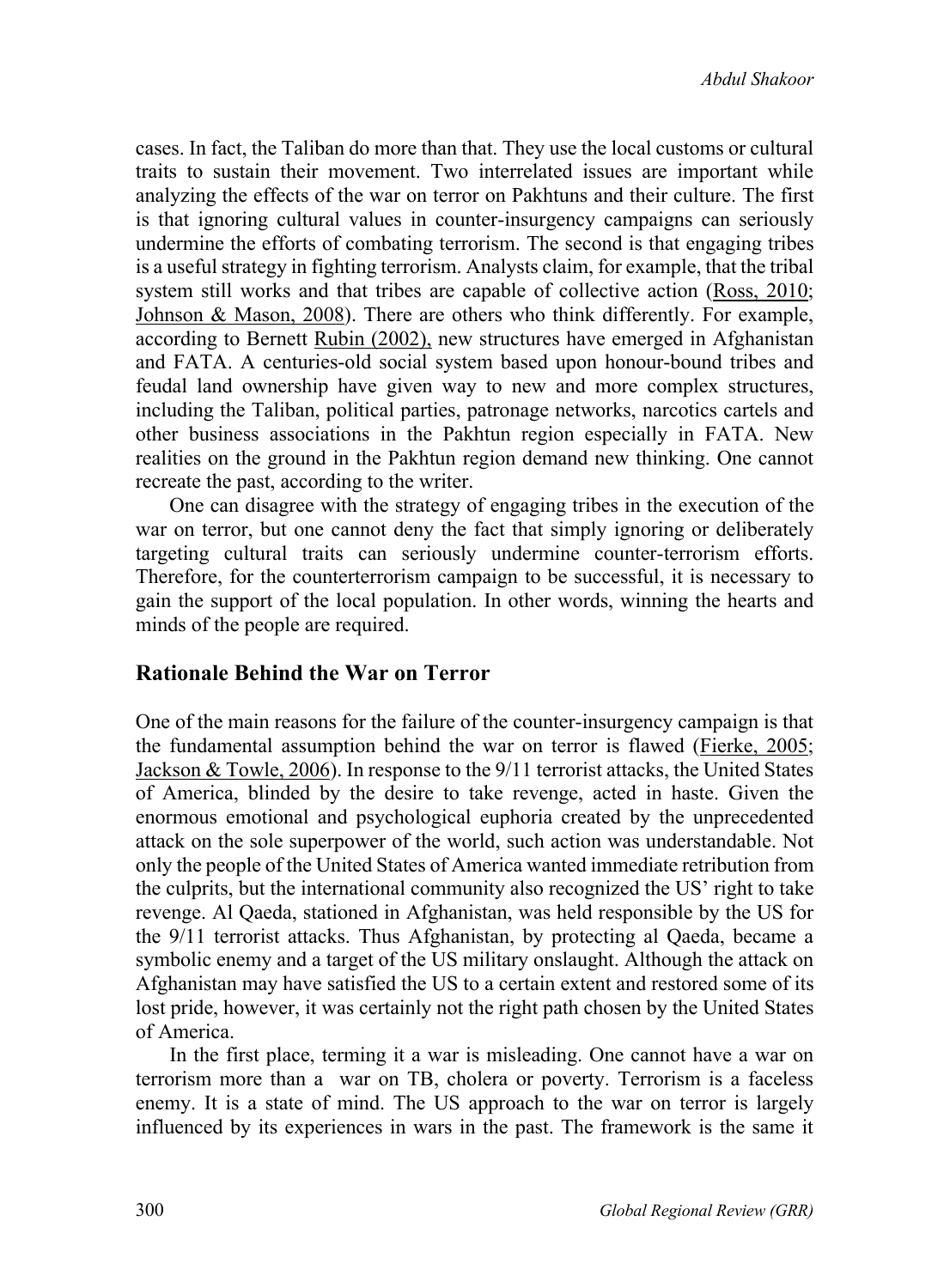adopted in the wars in the  $20<sup>th</sup>$  century where the enemy was identifiable, often personified by a leader like Hitler or Saddam, the conflict involved a specific territory in being liberated, and the issue is having clearly identifiable ending (Pillar, 2010). The same approach is replicated by Pakistan in its counter-terrorism policies.

An appropriate response to the 9/11 terrorist attack should have been to properly analyze the conditions and the circumstances that motivate terrorists to take such actions, clearly understand the goals of the terrorists, and then minutely outline implications of the various possible responses. The first is important not only to create a distance between the terrorists and the local population but also to make such an environment where it is possible to win over the latter against the former (Jackson & Towle, 2006). Militants cannot successfully operate without the covert or overt support of the local population. Taliban in the Pakhtun region depend on the local population for a safe haven. The government needs to ensure that the terrorists do not capitalize on the grievances of the people. This can only be possible when state institutions are stronger and are capable of delivering services. In the absence of strong and reliable state institutions, other non-state actors, the militants included, may take advantage of the existing vacuum and win over the support of the local population. This has actually been the case in the Pakhtun region (Hussain, 2011). Therefore, if the government is sincere to eradicate terrorism, it should make every effort to win over the support of the local people and neutralize the militants. This will help the counter-insurgency forces to mitigate the conditions which motivate the militants to arise. Second, understanding the goals of the terrorists is also very important as a tool of the counter-terrorism policy. This is closely related to the first point. The goals of the militants can also determine the response of the government. If the terrorists want to transform the existing system by changing the current constitutional, judicial, or administrative system, the government should revise its policy and look into it as to where the loopholes are.

The war on terror can only be successful if the fundamental assumption behind it is changed. Until the current framework adopted by Pakistan and the United States of America for dealing with terrorism is changed, it will not be possible to eradicate terrorism; on the contrary, it will embolden the militants. It can be done if the counter-terrorists accept the hard reality that, unlike the ordinary war, it will be a long-drawn conflict demanding, apart from precious resources, a large amount of patience and perseverance.

## **The US Tactics and its Implications**

The counter-insurgency activities of the United States of America are largely limited to Afghanistan; however, it is necessary to analyze it because it has indirect implications on such kinds of activities in Pakistan. An important question to bear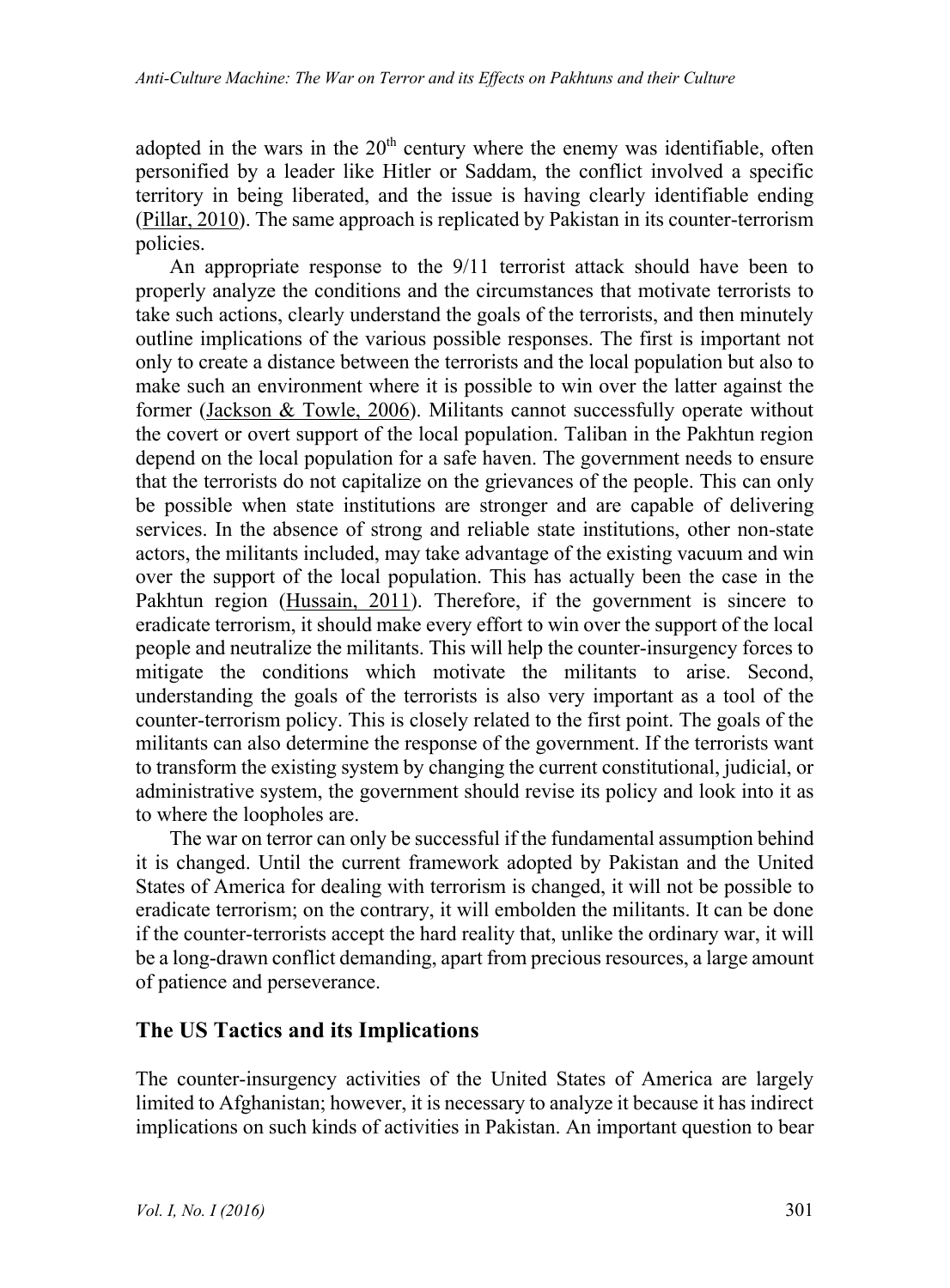in mind is that has the US been able to reduce terrorism or the threat of terrorism? Whether the actions of the United States of America have created "a new crop of dedicated terrorists" (Jackson & Towle, 2006, p.134)? More than a decade after embarking on Operation Enduring Freedom, insurgency in Afghanistan continues unabated. Al Qaeda leadership is as elusive as ever, and the Taliban have become the main adversary in Afghanistan (Hussain, 2008). Despite the American military superiority and the use of the enormous amount of kinetic force, the insurgency is on the rise. Further, terrorist attacks were 53 per cent up in Afghanistan, according to the estimates of the National Counterterrorism Centre (Hussain, 2008).

Soon after 9/11, four goals set by the US to be achieved in the war on terror were: capture Osama bin Laden; capture Mullah Omar, leader of the Taliban in Afghanistan; bring an end to al Qaeda in Afghanistan and elsewhere; and release prisoners of the United States of America in Afghanistan (Jackson & Towle, 2006).

Although the US was able to kill Osama bin Laden on May 2, 2011, in the garrison town of Abbottabad, Pakistan, through a secret military operation, however, it was no indication of an end to the al Qaeda activities or an end to the war on terror. Moreover, the powerful leader of the Taliban in Afghanistan, Mullah Muhammad Omar, is still at large, guiding the insurgency from an unknown place. Most of the eastern and south-eastern provinces of Afghanistan including, Paktia, Paktika, Khost, Nangarhar and Kunarr, are under the direct control of the Taliban (Wadhams& Cookman, 2009). The situation in the Federally Administered Tribal Areas (FATA) of Pakistan is even more perilous where the Taliban have not only established a safe haven but also threatened the state writ in the settled areas as well (Gul, 2009). Due to these failures, the US is faced with enormous criticism at home, and the international community increasingly doubts the logic behind the prolonged occupation of Afghanistan (Jackson & Towle, 2006). The US response to this state of affairs is the deployment of more troops and the increase in the frequency of drone attacks inside Pakistan. It is reluctant to accept the hard reality that deploying more troops on the ground in Afghanistan is not a solution to the problem in that country. Unfortunately, the US has not learnt the lessons from the past military experiences in Afghanistan (Hussain, 2008).

The US failure in the war on terror can be attributed to three main factors. First, and as has been mentioned in the previous section, the coalition forces have given little time to the underlying causes that may be fueling the militancy. In fact, the US was unaware and indifferent to the problems of the complex and heterogeneous Afghan society. The new set-up, led by Hamid Karzai and brought about by the US soon after the removal of the Taliban, was dominated by Tajiks and Uzbeks (Rashid, 2008). The two ethnic groups, representing Northern Alliance, are staunch opponents of the Taliban, who are predominantly ethnic Pakhtuns. This may be one of the underlying causes of the rising militancy in Afghanistan (Rashid, 2008). Other causes may include the US foreign policy, especially its intervention in different Islamic countries around the world, the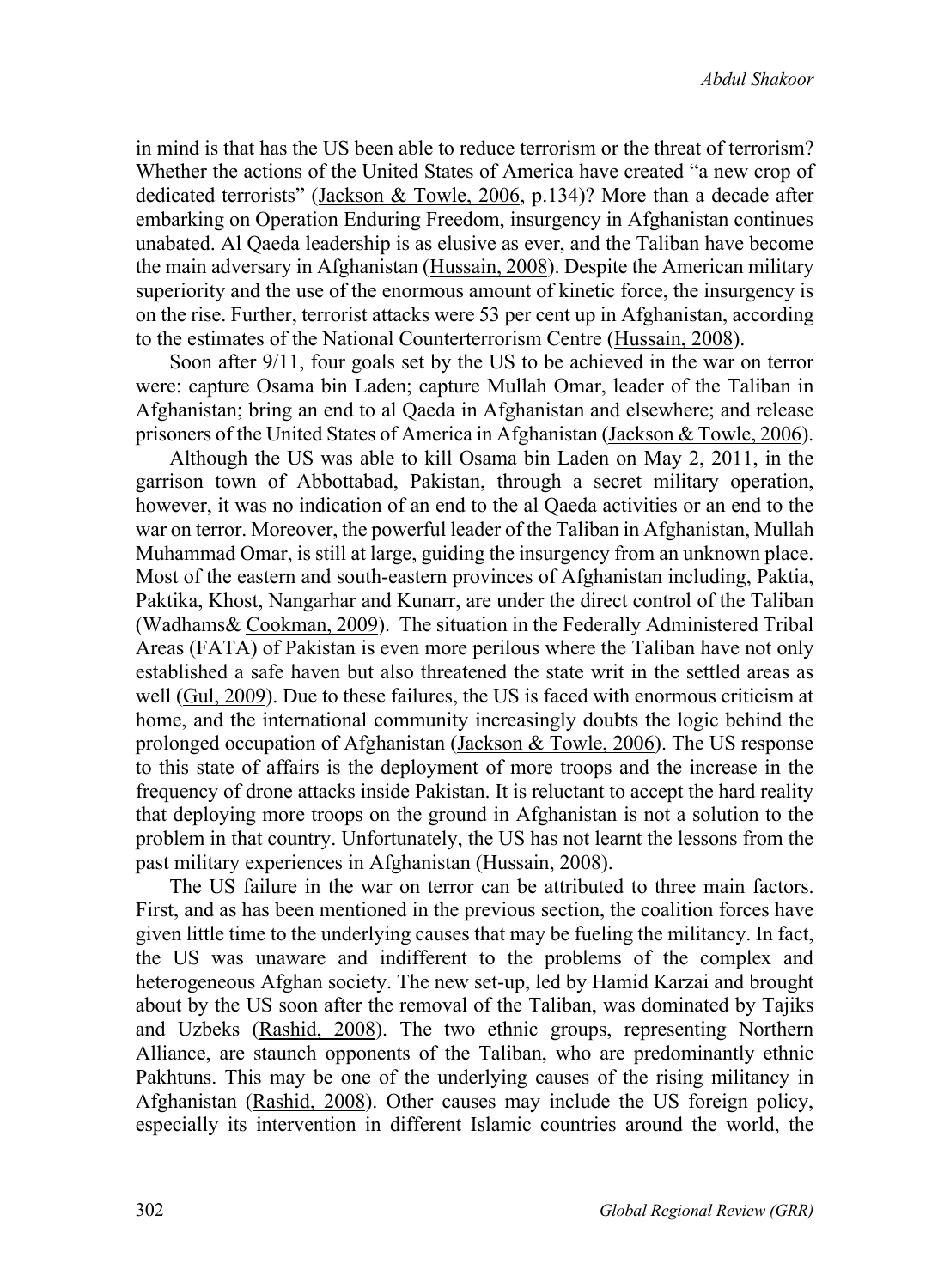military intervention in Afghanistan itself, its past policies regarding Afghanistan, and illiteracy, poverty and lack of economic development in Afghanistan (Jackson & Towle, 2006). Second, the coalition forces led by the US have shown disregard to the Afghan culture (Hussain, 2008). This may also be one of the underlying causes that fuel the insurgency. Both the Mughal and the British Empires utilized *Pakhtunwali* to handle affairs in Afghanistan. The British even would have anthropologists and cultural experts who would guide the military and other officials regarding the native culture (Hussain, 2008). In the case of the US, however, apart from a few CIA officials, no one in the American military had been to Afghanistan for a decade. A few among the CIA officers could speak Dari, and no one spoke Pakhto (Rashid, 2008). This lack of knowledge of the indigenous culture and language proved instrumental in the failure of the war on terror in later years. Frequent incidents of collateral damage as a result of counter-insurgency activities strengthen the Taliban cause and hinder the coalition's efforts to win hearts and minds (Ross, 2010). Shahzad Badr rightly asks, "do you expect flowers in return of bullets? When you kill their children and women, what would you expect in return?" (cited in Latif, 2008, p. 7). The military's resort to indiscriminate force only helps the Taliban cause. (International Crisis Group, 2009). The TheUnited States of America has superior military technology and state of the art weapons, but precession is useless in the face of faulty intelligence and poor decision making on the ground (Ross, 2010).

Cognizant of its failures in the war on terror in Afghanistan, the US is now increasingly hiring cultural experts to guide the military. Special teams of experts have been established for the sole purpose to make the military and other officials aware of the cultural issues in Afghan society. Mechanisms like the US army's Human Terrain System (HTS), Marine Corps Intelligence Activity (MCIA) as well as the US Marine Corps' Centre for Advanced Operational Cultural Learning (CAOCL) have each been examined *Pakhtunwali*. One of its main purposes is to analyze *Pakhtunwali* and see to it how it can be used in a strategy of engaging the tribes. The Human Terrain System (HTS) places military anthropologists in deployed brigades. This helps update the military on the ground about the cultural specificities. Analysts, however, believe that practically the strategy is not working (Ross, 2010). This is true because incidents of collateral damage are on the rise, and the ranks of the Taliban are swelling with the passage of time, as discussed earlier. Thus the US is in serious need of changing its existing strategy regarding the war on terror in Afghanistan. In fact, the current policy has alienated the local population.

## **Pakistan's Tactics and its Effects**

The US policy of 'you are either with us or against us' in the wake of 9/11 hardly left any room for Pakistani policymakers to manoeuvre. Pakistan was compelled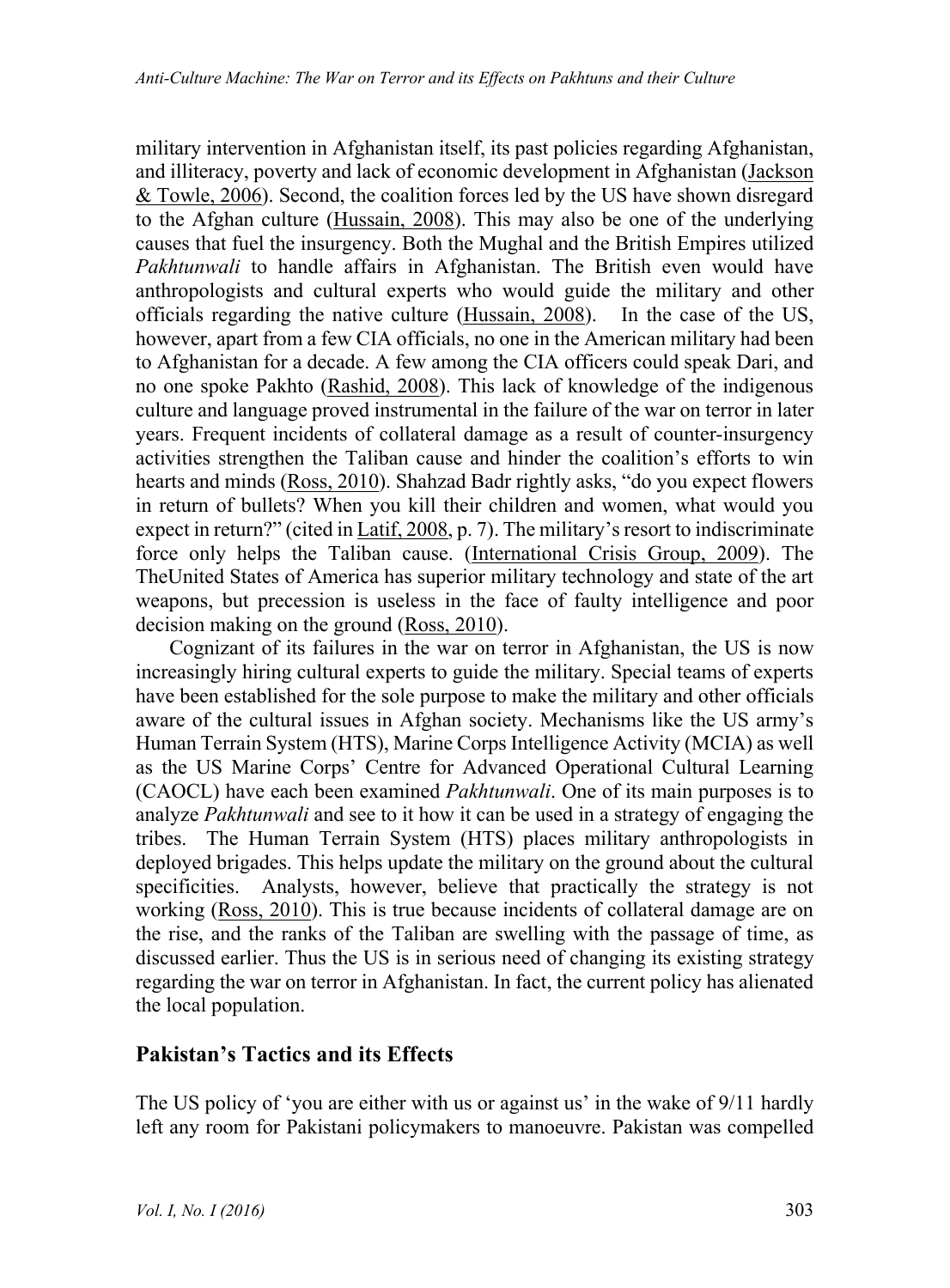to take a U-turn on its long-term Afghan policy. Pakistan's entire Afghan and India policy, for that matter, was largely dependent on a friendly regime in the shape of the Taliban. By joining the war on terror, Pakistan had to swallow the bitter pill of taking on the force it had itself created. However, four other reasons advanced by the government in power for joining the war on terror were,

- i) to strengthen the efforts at economic revival;
- ii) to protect Pakistan's nuclear weapons program;
- iii) to safeguard Pakistan's interests in relation to the Kashmir issue; and
- iv) to avoid being itself a target of the war on terror (Tellis, 2008)

Pakistan supports the US in the war on terror by giving the US and its military the facilities and access for the prosecution of 'Operation Enduring Freedom' in Afghanistan. It conducts internal security operations (often in collaboration with the US law enforcement agencies) to interdict terrorist financing and apprehend and render terrorist targets for prosecution abroad. Most importantly, Pakistan under Operation Al Mizan deployed battalions from the army's IX corps and Special Services Group (SSG) to the tribal areas for the first time in the history of the country. So far, more than 700 al Qaeda and other operatives have been captured and handed over to the United States of America by the Pakistani security forces (Tellis, 2008).

At the time of joining the war on terror in 2001, Pakistan was not aware that with the passage of time, it would have to fight a full-fledged insurgency in the shape of the Taliban at home. From 2003, when the Pakistan military first arrived in FATA, to 2007, the insurgency in the country became a major force to be reckoned with (Rashid, 2008; Gul, 2009). This can largely be attributed to three factors: firstly, the US occupation of Afghanistan and the subsequent relocation of some al Qaeda and Taliban affiliates to safe havens in the tribal region of Pakistan. Secondly, Pakistani decision to join the US-led war on terror, and finally, Pakistan's ambivalent policy towards the militants, especially the peace deals which gave time to the latter to consolidate their position and bring more areas under their control.

Pakistani performance in the fight against terrorism has not been uniform. While the security forces have successfully cleared Swat and the entire Malakand Division from the militants, they have been unable to replicate that situation in the Federally Administered Tribal Areas (FATA) (See the third chapter of this study). Militancy in the shape of Talibanization is on the rise, and the security forces are either unable or unwilling to seriously handle the situation. In fact, the activities of the security forces have further deteriorated the situation not only in FATA but in the whole of the Pakhtun region (Kerr, 2010). Pakistani military's awareness of local traditions and values is hardly better than that of the US security forces. In fact, the arrival of the Pakistan army to FATA itself has resulted in social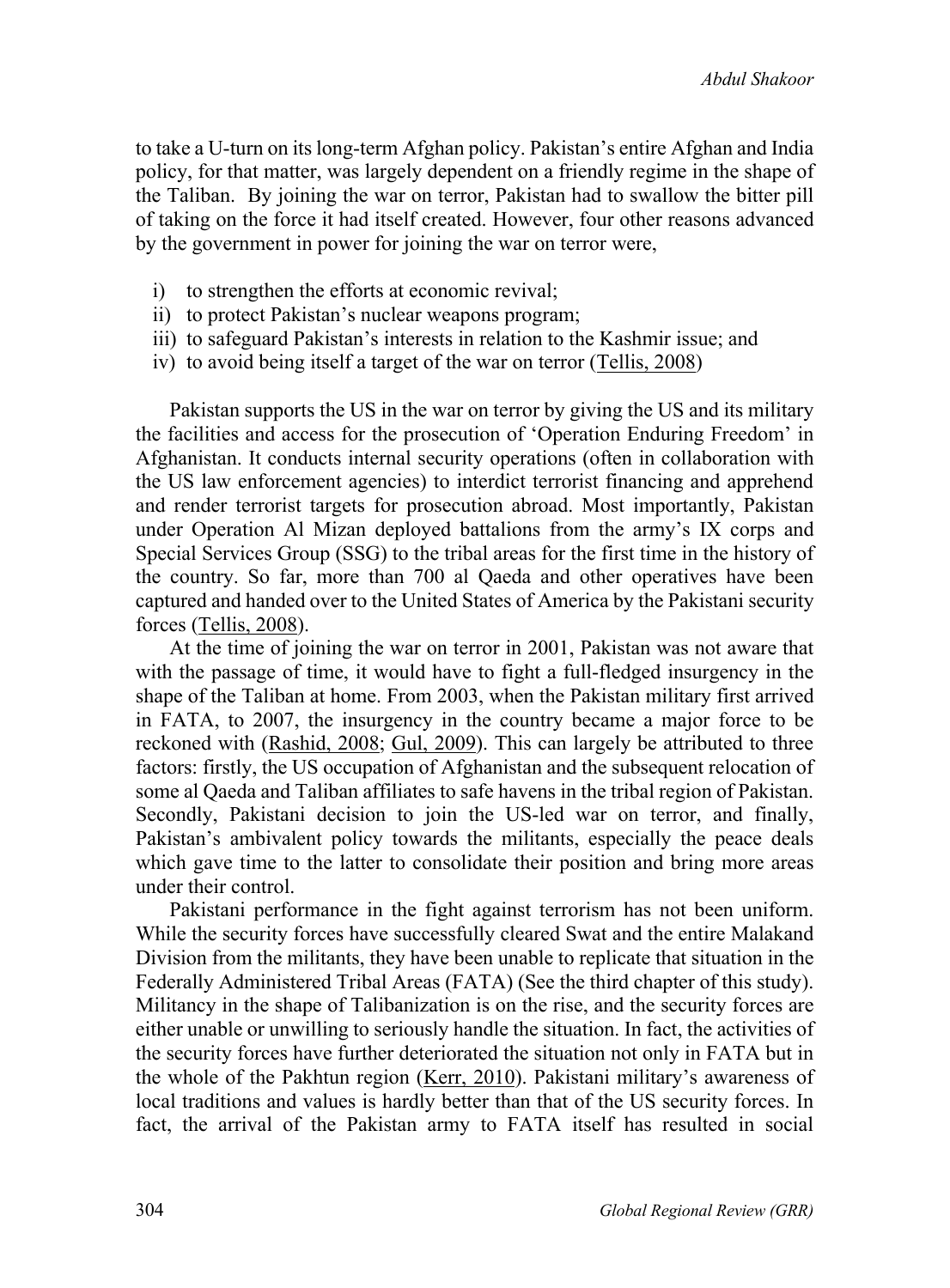disruption that has undermined its counter-terrorism effectiveness (Tellis, 2008). The Pakistani military's indifference to the needs of the civilians, especially its resort to indiscriminate force, economic blockades of the entire tribes and some of the appeasement deals with the militants in the tribal region, is only helping the Taliban cause (International Crisis Group, 2009). Its reliance on brute force, resulting in frequent incidents of collateral damage, its disregard for a local mechanism like *jirgah*, and its indifference towards the root causes that may be fueling the insurgency, the Pakistani security forces are only alienating the local population and strengthening the militant's cause (Kerr, 2010).

Another important flaw in the Pakistani approach to the war on terror, as identified by analysts, is its selective approach in dealing with different militant groups. For example, on the one hand, it seriously dealt with al Qaeda, helped the US in disrupting its command structure and captured or killed hundreds of its members. Its approach to the indigenous Taliban has been questionable, as Taliban activity has increased, especially in FATA, rather than decreased after the military operations against the militants. Its approach towards the different indigenous *mujahideen* groups has also not been uniform. While, under pressure from the United States and India in 2002, Pakistan seriously dealt with and banned the sectarian organizations like the *Sepah-e-SahabaPakistan* (SSP) and its offshoot, *Lashkar-e-Jhangvi*, along with the *Shia Tehrik-e-Jafaria* and its offshoot *Sepah-e-Muhammad*, it's dealing with the Punjab and Kashmir based *mujahideen* groups like *Lashkar-e-Taiba*, *Jaish-e-Muhammad*, and *Harkat-ul-Mujahideen* has not been severe. Resultantly, cadres of these groups simply relocated to the tribal areas of Pakistan and joined the *Tehrik-e-Taliban Pakistan* (TTP) (Tellis, 2008). As explained in the third chapter, the ferocity in the activities of the Pakistani Taliban can be attributed to their close contact with the Kashmiri *mujahideen* groups. In fact, the *Tehrik-e-Taliban Pakistan's* opposition towards the Pakistani security forces can also be explained due to their coming in contact with the Punjab-based *mujahideen* groups.

## **Peace Deals as a Tool of Counter-Insurgency**

"In response to an escalating insurgency, the Pakistani government COIN (Counter-insurgency) policy is inconsistent; ineffective military operations are followed by negotiations, which are usually succeeded by a cease-fire" (Zaidi, 2009, p. 264). The militants have almost always violated the intermittent ceasefires and used the intervening period to strengthen their positions. The Pakistani military has signed many peace deals with militants, especially in FATA. Almost all peace deals fail to achieve the desired results due to one reason or the other. This usually leads to another military offensive against the militants, which again is followed by a peace deal (Zaidi, 2009).

It started from Wana, South Waziristan Agency, with the signing of the Shakai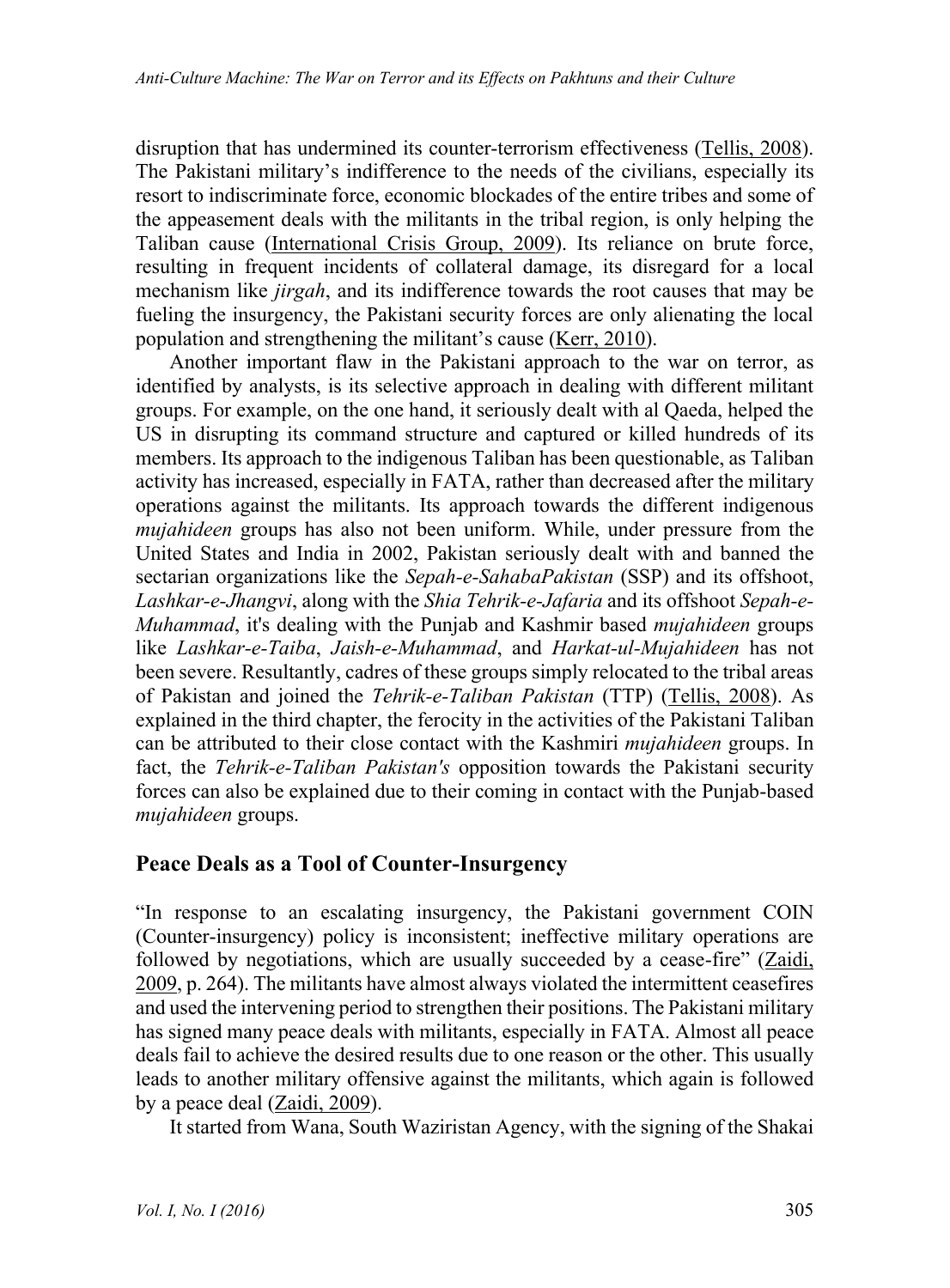*Abdul Shakoor*

agreement with Commander Nek Muhammad Wazir in 2004. Through this agreement, the militants were able to spread to Shakai, which brought them closer to the Mahsud dominated area of South Waziristan. From there, it was easy for the militants to come to the adjacent North Waziristan (Gul Marjan Wazir, personal communication, October 20, 2012). Although Commander Nek Muhammad Wazir was killed by a US missile in June 2004 in the same year, the government carried out a blockade of the entire Mahsud tribe of South Waziristan under the obligation of "collective responsibility". Hostilities between the two parties led to the signing of another agreement, the Sararogha agreement of 2005 (Zaidi, 2009). Under the agreement, the military vacated the area and undertook to refrain from any future military operation in the region. The deal was successful in bringing peace to the South Waziristan Agency for a while, but the militants were able to utilize the time to strengthen their hold on North Waziristan. Again in a bid to control the spread of militancy in North Waziristan, a similar peace deal was signed with Baitullah Mahsud in 2006 (Zaidi, 2009). The purpose of this deal was to secure army convoys and checkpoints from the militants' attacks. However, the deal was soon violated by the militants as attacks on the coalition forces increased inside Afghanistan along the border of Waziristan. This again compelled the security forces to resume talks with Baitullah Mahsud. In line with the state policy of appeasement towards the militants, a similar agreement was signed with Maulvi Faqir Muhammad of *Tehrik-e-Nifaz-e-Shariat-e-Muhammadi* (TNSM) in Bajur (Zaidi, 2009). Moreover, in 2008 and 2009, a number of agreements were signed with Sufi Muhammad and Maulvi Fazlullah, head of the Swat chapter of the *Tehrik-e-Taliban Pakistan*, but to no avail (Mir, 2009). As mentioned earlier, every peace deal has been followed by a military offensive. Again the military offensive has been followed by another round of talks with the militants. The talks normally have led to yet another peace agreement  $(Zaidi, 2009)$ .

Deals were signed with the militants when they were not fully defeated and the area under their control was not regained. These peace deals have done several things; firstly, they conferred legitimacy on the militants and recognized them as a legitimate party. Secondly, it gave them time to reorganize and bring more areas under their control because people's confidence in the Taliban would increase with every peace deal. Thirdly, because of these peace deals, people would join the ranks of the Taliban out of fear as they knew that the government was unable to protect them from the fury of the Taliban if they opposed them (Gul Marjan Wazir, personal communication, October 20, 2012). Wazir rightly said that a proper approach to these deals should have been a prior demand from the militants to surrender weapons. "What is the utility of this kind of deals when it is known from the beginning that they would be followed by a military operation" asks Wazir (personal communication, October 20, 2012). The United States of America too is strongly critical of the Pakistani approach of signing peace agreements with the militants. The US rightly anticipates that this serves as a beacon for the militants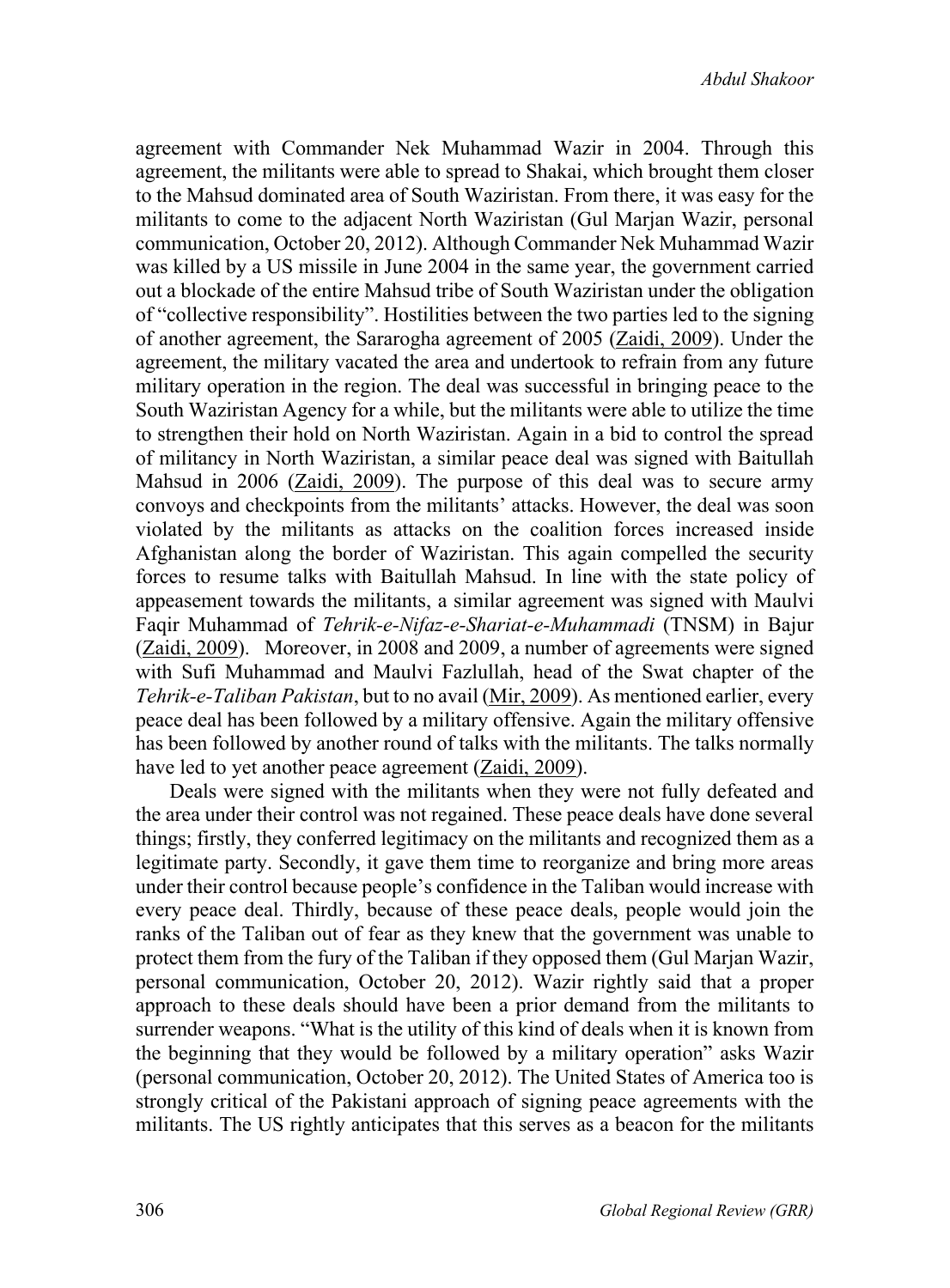to regroup and enable them to renew the insurgency and terrorist attacks (Zaidi, 2009).

### **Cultural Distortion**

It is argued that the arrival of the Pakistan army itself to FATA has resulted in social disruption that has undermined its counter-terrorism effectiveness (Tellis, 2008). Indiscriminate shelling and firing by the security forces, collateral damage in the shape of the killing and wounding of a large number of innocent unarmed civilians, burning of homes and crops, the destruction of social institutions (bomb blasts in *jirgas*, mosques and *hujras*), and the killing of tribal elders as a result of the war on terror, have brought cultural distortion leading to a vacuum. This vacuum, in turn, could be filled by radical forces (Kerr, 2010).

Unfortunately, state institutions in the Pakhtun region are weak to the point of non-existent. This holds true not only for FATA but also for the settled regions of the Pakhtun land. The administrative system in vogue in FATA only perpetuates the prevailing marginalization of the pople of the region. State writ in the region is limited as political parties are non-functional, and the superior judiciary of the country has no jurisdiction in the region. As a result, there is a strong reliance on social and cultural institutions such as *Hujra* and *Jirgah*. These institutions have been completely destroyed as a result of the chaos in the Pakhtun region. In turn, this has brought total disorder to the Pakhtuns. The destruction of the social structure has brought enormous changes in the concept of *Pakhtunwali* (Kerr, 2010). The latter guides the behavior of the people in the Pakhtun society. When the concept of *Pakhtunwali* was transformed, it brought cultural distortion. Culture is so important that even the militants could use the Pakhtun cultural traits. Although the erosion of these traditional institutions started in the 1980s when the traditional *mullahs* increasingly gained power (see second chapter); however, the US-led war on terror accelerated this process. The resultant death and destruction in the shape of terrorism and the war on terror have affected the Pakhtun culture in many ways.

For example, there has been an unprecedented displacement as a result of the war on terror. Cultural anthropology tells us that geography is very important to a culture, as rightly argued by Zafar Khan of the Department of Sociology, University of Peshawar, who is himself a tribal. Changes in geographic conditions bring changes in culture as well. Where there has been migration, there have been corresponding changes in culture. Concepts of *Pakhtunwali,* such as honor, largely transforms as a result of displacement. "*Khalaq ba a wai*" (what would the people say) is a mechanism of social control in the Pakhtun society. This concept of *Pakhtunwali*, according to which people restrain to do a certain act due to the fear of the opinion of the community, is central to *Pakhtunwali*. However, this holds no meaning as a result of displacement where people come to live in different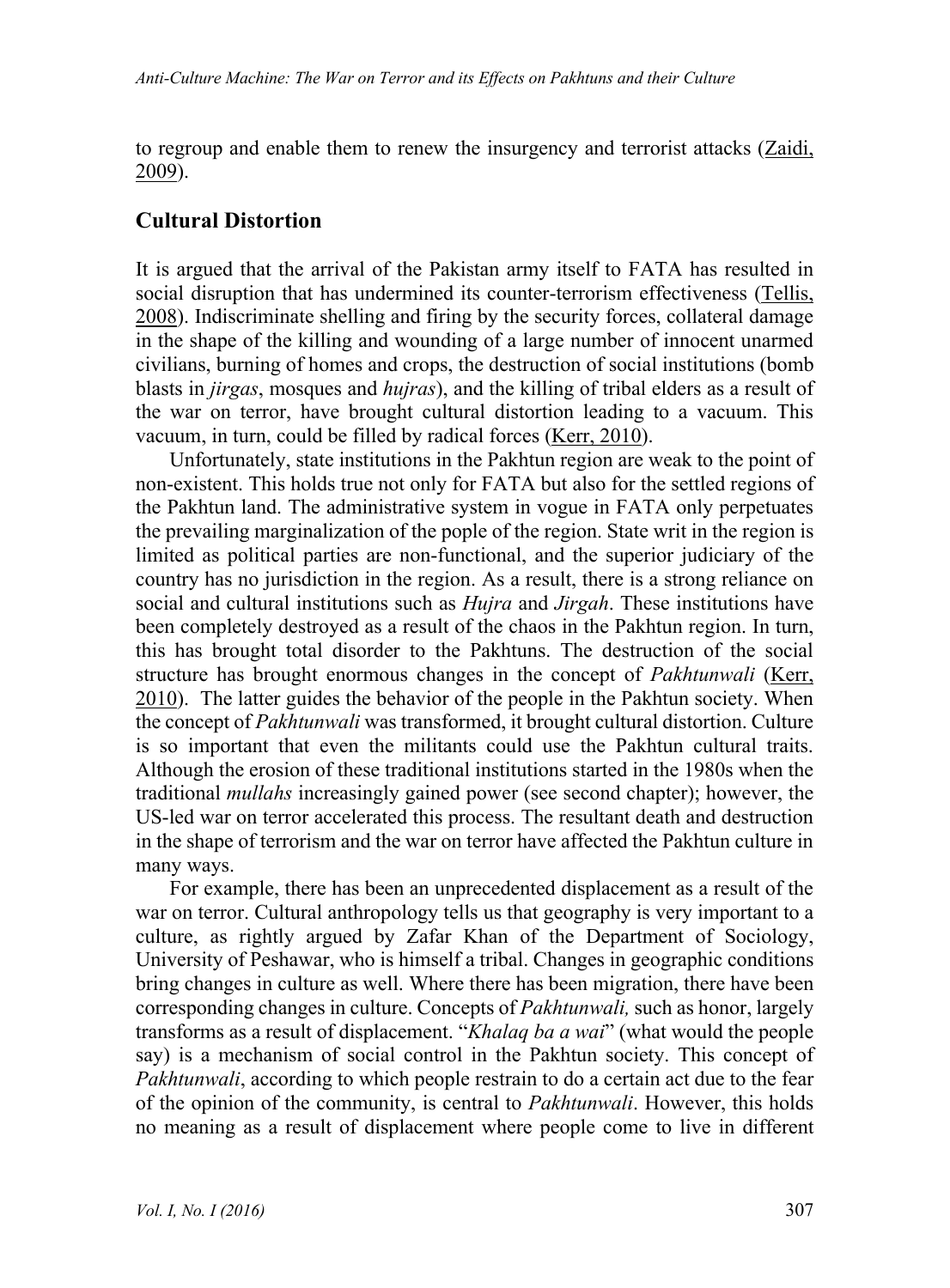settings, in public buildings, tents, or among relatives (personal communication, July 16, 2012).

History tells us that people in tents in the Pakhtun region have been manipulated and used for different political objectives. As a result, they have been easy targets of social engineering. One of the most important examples of this is that *madrassa* in the Pakhtun region were nourished when they were in camps (Hussain, 2008). *Salfist* ideology and the concept of global jihad penetrated the Pakhtun society when the Pakhtuns were displaced in large numbers (Marwat, 2005). Even the use of children in armed conflicts is a result of this cultural distortion. This can be traced to the 1980s in the Soviet-Afghan war but is noticible in the present Pakhtun society as well.

Another important cultural change in the Pakhtun society is the transformation of the *jirgah*. In fact, *jirga* has been taken over by the inexperienced younger generation as a result of the killing of large numbers of tribal *maliks* and elders. Hundreds of tribal elders have been killed in the continuing death and destruction in the Pakhtun region. Those *maliks* and tribal elders were well versed in classic Pakhtun traditions. *Jirga,* with them, therefore, was in safe hands(Kerr, 2010). Apart from the changes in its leadership, the war on terror has affected the *jirga* in other ways too. In the prevailing circumstances in the region, the institution, organization, and especially the process of *jirga* has become a risky affair. It has been targeted by the militants on many occasions. This has been consciously done not only to instil fear in the people to stop them from taking sides with the government but to disrupt the government efforts for reconciliation.

Moreover, the ongoing war on terror has badly affected the institution of the traditional tribal *Lashkar* (a group of armed tribal volunteers instituted for specific purposes e.g. implementation of the decisions of *jirga*). The government has been consistent in organizing tribal *lashkars* not only to ward off the spread of the militants but also to use them as a second line of defence. However, this policy of the state, using civilians in combat, has not been effective. In fact, contrary to the utility of tribal *lashkars* in the traditional Pakhtun culture, this strategy has failed (Muzzammil Khan, personal communication, March 13, 2012). These tribal *lashkars* have been given the names of peace committees by the government. However, through a conscious policy of target killings most of the leadership of these *lashkars* have been eliminated. This has instilled a fear in the mind of the people who are increasingly reluctant to take part in these committees. Apart from a few exceptions most of these so called peace committees have failed to deliver. Only the *lashkar* formed by the Salarzai tribe in Bajaur Agency was able, to a certain extent, to keep the militants at bay. In the rest of the tribal region peace committees have been unable to check the spread of the militants. This has greatly damaged the image of the traditional institution of tribal *lashkar* which has been highly valued by the Pakhtuns for hundred of years. Traditional tribal *lashkar* is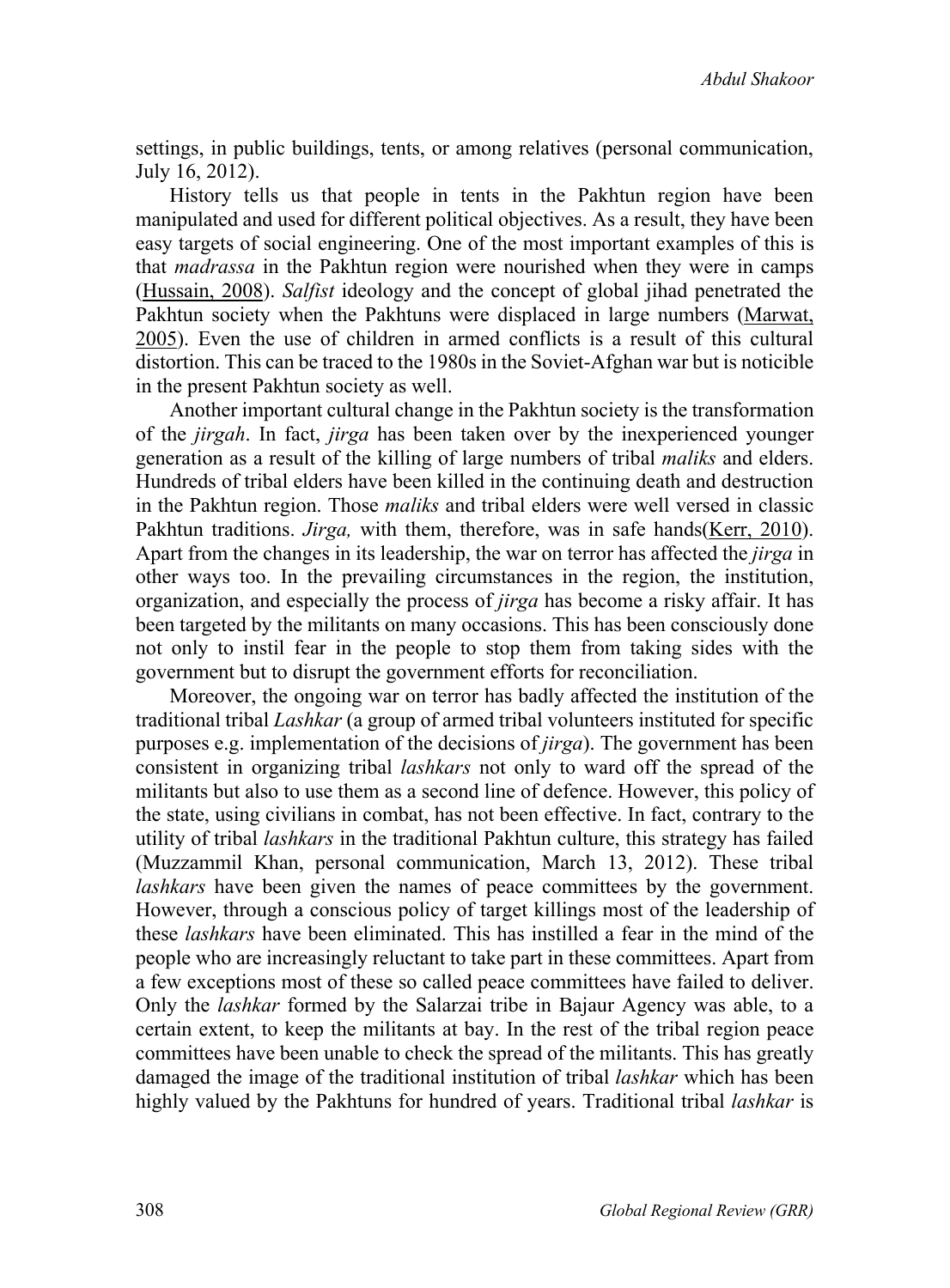actually a part of the larger cultural institution, the concept of communal life in the Pakhtun society.

Communal life is characterized by *Ashar* (collective action) and *Jirga*. As identified by Dr. Khadim Hussain, "the concept of communal life can be used for the containment and eradication of militancy as well as a tool of counter-terrorism" (personal communication, July 9, 2012). Dr. Khadim Hussain, who is a linguist, political analyst, and an expert on the Pakhtun culture further, says,

That is why the militants have targeted *jirga,* and they have destroyed the institution of *hujra*. In fact, this communal life has got the capacity to throw radicalization out of this whole region; its defence mechanism is so strong. There is an element of pluralism in the concept of communal life. But this defence mechanism of the communal life needs to be institutionalized. (personal communication, July 9, 2012)

Some people argue that one cannot recreate the past. They would say that the destruction and the transformation of the traditional setup in the Pakhtun region, especially in FATA, does not mean that one should remain hostage to the past. This line of thinking further argues that, after all, the current turmoil on the Pakhtun land is partly a product of the prevailing cultural, political and administrative system in the region. It was actually the lacunas in the system and the vacuum created by the legal and administrative setup that was filled by the militants. Therefore, the transformation of this system should be welcomed. Although it is true that the traditional system has been disrupted, but there is no alternative system as well. In the absence of a viable alternative system, society will be vulnerable to such forces as radicalization. No society can function normally in chaos and disorganization (Kerr, 2010).

Militants in the Pakhtun region do not have an agenda. Their objectives are not clear, and their demands are, at the most, obscure (see the third chapter). In short, the Taliban do not have an alternative political, economic, and administrative system. In the same way, the current anti-Taliban campaign in the Pakhtun region is not succeeding in achieving the desired objectives. It seems the war on terror is heading in the wrong direction. At the same time, it seems a long and drawn out conflict, and there is no end in sight in the near future. Therefore, people do not have optimism regarding the future of the region. Rather, one can safely say that the counter-terrorism campaign has further alienated the people. The misdirected and ambivalent policies of the security forces have strengthened the militant cause. Thus the war on terror may be achieving the opposite of what it was meant to achieve. People may not oppose the Taliban due to fear. But they may actively join the militants due to the wrong and misdirected policies of the security forces. This is a dangerous scenario where people may not share the ideology of the Taliban, but they may support their cause due to personal reasons.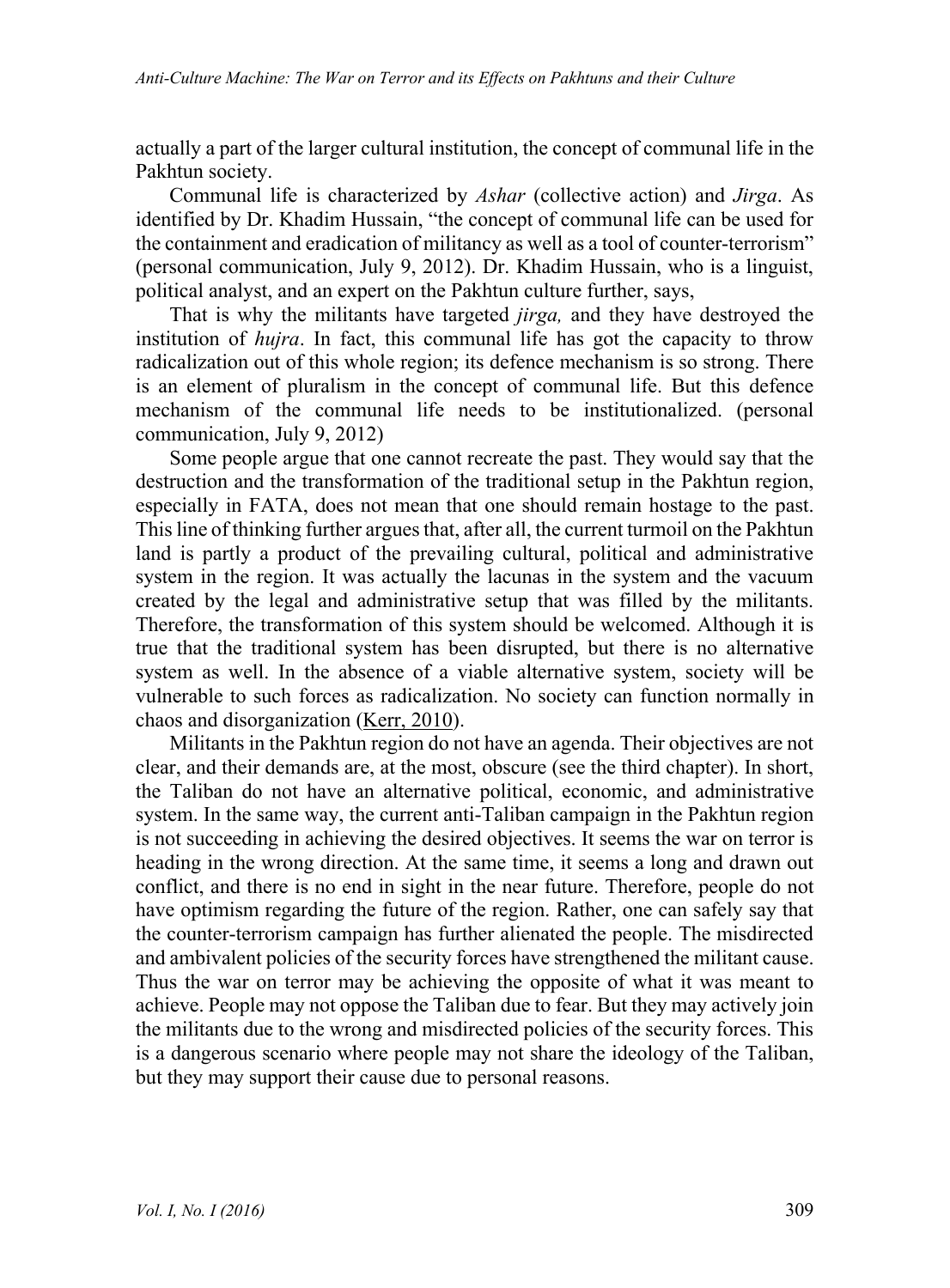*Abdul Shakoor*

#### **Recourse to** *Badal*

Counter-insurgency policies have compelled many in the Pakhtun region to join the Taliban for the sole purpose of taking revenge. Pakhtuns live in a contact society where extended relationships take precedent over the individual. The honor of one person affects the honor of the whole family or entire tribe in some cases. Thus it becomes obligatory for a person to restore the honor of the affected family or tribe (Hussain, 2008). The loss of life is considered as the biggest violation of honor, even if it is accidental, and demands immediate retribution or reconciliation, for example, through a *jirga* (Hussain, 2008). Without a process of reconciliation from both sides, the only option left with the affected person or persons is to take revenge.

The approach of the counter-terrorists in the Pakhtun region is not different from the foreign invading armies in the past. There is a heavy reliance on the aerial bombardment, including drone strikes in the FATA region. Keeping in view the militants' strategy of using humans as a shield and their tactic of luring the security forces to populated areas, and heavy reliance on air force by the security forces is resulting in an enormous amount of civilian casualties. For example, in March 2007, at least 21 civilians were killed in a US airstrike in the Southern province of Helmand in Afghanistan. Similarly, in April that year, in one of the biggest incidents of collateral damage, at least 57 civilians were killed at Shindand in Western Afghanistan (Hussain, 2008). That is why eleven years after the US invasion, there are no signs of an end to the Talibanization in Afghanistan. The same is the case in the Pakhtun region in Pakistan. Frequent US drone strikes, aerial bombardment, and ruthless activities by the ground forces have undermined the objectives of the counter-terrorism campaign and strengthened the militants' cause. For example, in 2006, when a US drone strike hit a *madrassa* in the Chengai area of Bajaur Agency, Maulvi Faqir Muhammad of the TNSM stood at the sight of the attack and pledged to take *Badal* (Revenge) from the perpetrators of the attack (Hameed Gul, personal communication, December 8, 2010). Most importantly, the creation of the *Tehrik-e-Taliban* Pakistan in December 2007 was itself a reaction to the enormous collateral damage in the Lal Masjid operation that year.

Apart from collateral damage in terms of human loss, other cultural violations by the security forces, for example, displacement from one home, may also compel the people to invoke *Badal*. The concept of honor demands that a Pakhtun does not leave his home, no matter what are the circumstances. One who leaves his home is called *Beghairata* (without honor). In fact, displacement from one home is one of the biggest sentences given to a wrongdoer in the Pakhtun society. Therefore, the concept of revenge or *Badal* may have been invoked by many in the contemporary Pakhtun society as demanded by the dictates of *Pakhtunwali*. It should not be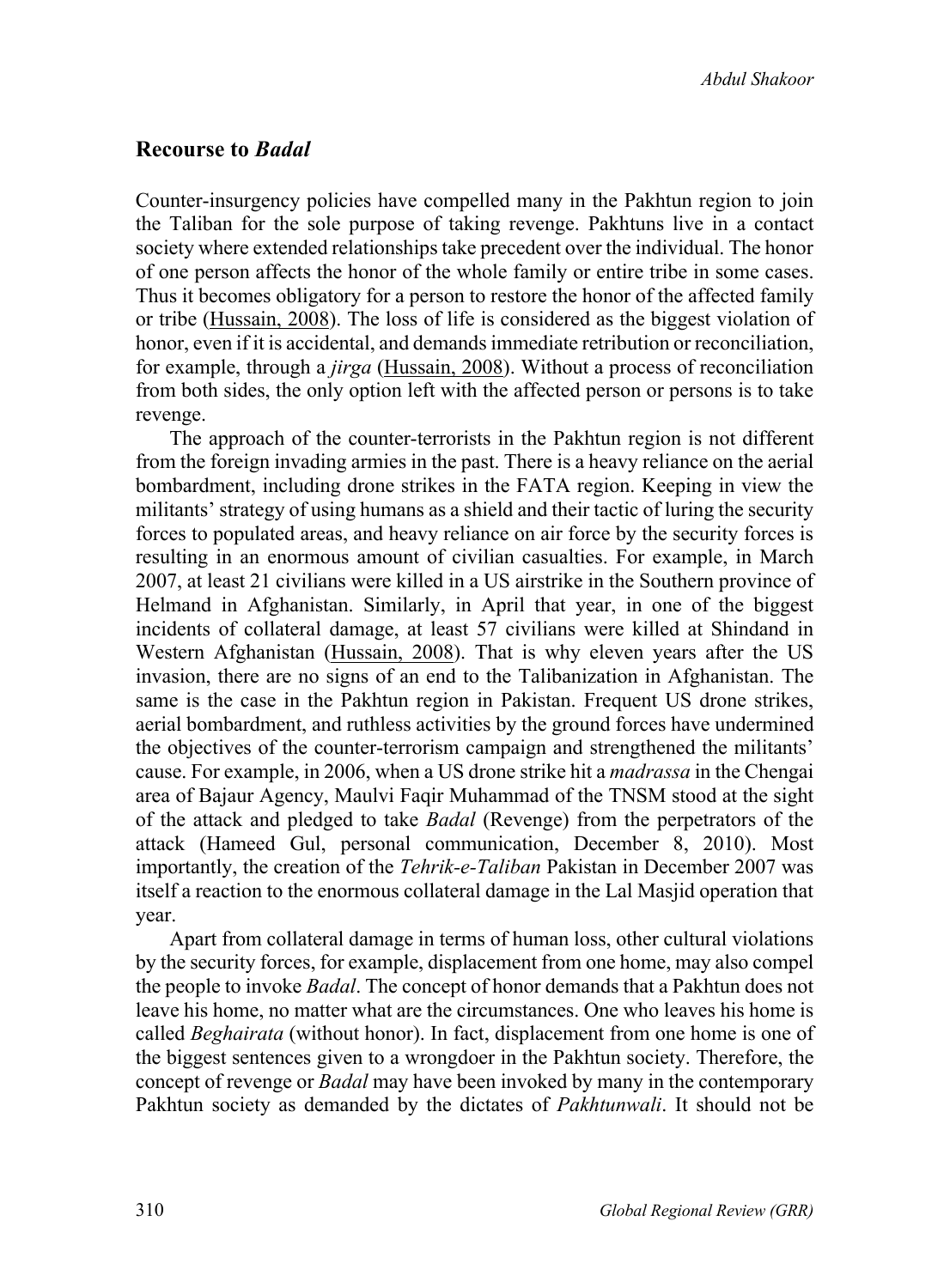ignored; therefore, that exodus in mass in the Pakhtun region is not helping the cause of counter-terrorism.

This is certainly a dangerous scenario. The policies and strategies of the war on terror need to be redirected. Counter-terrorism strategies should be responsive to the aspiration of the local population.

## **Conclusions and Recommendations**

The counter-insurgency policies are not helping the cause of rooting out terrorism from the region. In fact, it has done the opposite. The Pakistani security forces' policy of dealing with the rising threat of militancy is ambivalent. For example, military operations have been carried out against the militants in some places, but peace deals have been signed with them in other places. Peace deals have only given leverage to the terrorists as they not only confer legitimacy upon them but also give them time to consolidate their position and expand their operational area. It is not surprising, therefore, that the number of active militants had increased at a time when the Pakistan army had the largest military deployment in the history of the region. Indiscriminate shelling and bombardment of the civilian areas and blockading of the entire tribes in some cases have only strengthened the militants' cause. Moreover, US drone strikes in FATA, resulting in an enormous amount of collateral damage, have also alienated the local population from the security forces. In fact, the mechanism of the ongoing war on terror, instead of rooting out the scourge of terrorism from the region, has further radicalized the Pakhtun society.

Militancy is a state of mind, and it has penetrated deep into the social fabric of the Pakhtun society. Unless and until serious attention is given to this fact, one cannot completely root out terrorism from the country generally and from the Pakhtun region specifically. Reliance only on the use of military force is not the right answer to the problem of militancy. A more balanced approach would be to combine both the strategies, military option in the short term and dealing with the social aspect of militancy as the long term policy. Focusing on the use of force only would mean fighting the symptoms of terrorism and not the root causes. Cultural sensitivities on the ground must be kept in mind not only to hinder the support base of the militants but to win over the hearts and mind of the local population.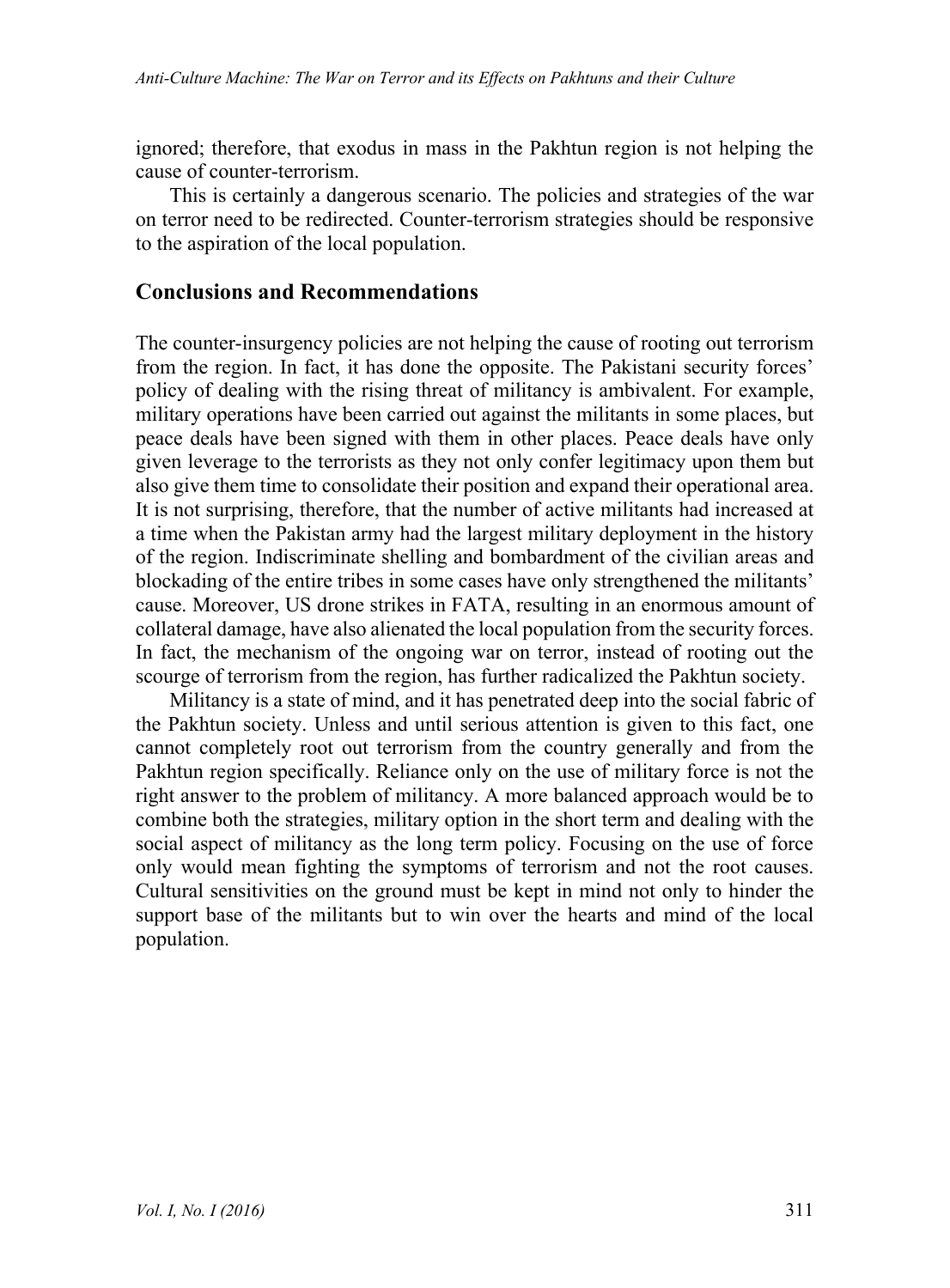## **References**

- Banerjee, M. (2000). The Pathan unarmed: Opposition and memory in the Frontier. New York: *OxfordUniversity Press.*
- Barrett, R. (2009). Legitimacy, credibility and relevance. In Schmid, A.P. &Hindle, G. F. (Eds.), *After the War on Terror: Regional and multilateral perspectives on counter-terrorism strategy.*London: *RUSI Books*.
- Brian, R. K. (2011). Impact of regional ideology on contemporary warfare in FATA.Islamabad: Pakistan Institute for Peace Studies.
- Coates, A. (2006). Culture, the enemy and the moral restraint of war. In Richard, S. &David, R. (Eds.), *The ethics of war: Shared problems in different traditions* (pp. 208-221). England: *Asghat Publishing Limited.*
- Cookman, C., & Caroline, W. (2009). Faces of Pakistan's militant leaders: Indepth profiles of major militant commanders. *Centre for American Progress.* http://www.americanprogress.org/issues/2009/07/talibanleaders.html#11.
- Fierke, K. M. (2005). The 'war on terrorism': A critical perspective. *Irish Studies in International Affairs, 16,* 51-64.
- Gul, I. (2009). The Al Qaeda connection: The Taliban and terror in Pakistan's tribal areas*.*New Delhi: *Penguin Books India*.
- Haq, N. U. (2008). Preface. In Haq, N. U. & Hussain, K. (Eds.), Pakistan: A victim of terrorism. Islamabad: Islamabad Policy Research Institute (IPRI).
- Hussain, K. (2011). Modes and scale of conflict in Pakistan's Swat valley (1989- 2008). Islamabad: Pakistan Institute for Peace Studies.
- Hussain, R. G. (2008). The impact of collateral damage on the Taliban insurgency. (Masters dissertation, Southern Illinois University, 2008). http://www.au.af.mil/info-ops/iosphere/08f...
- International Crisis Group. (2009). Pakistan: Countering militancy in FATA. Islamabad: Author.
- Jackson, R. J., & Philip, T. (2006). Temptations of power: The United States in global politics after 9/11. New York: *Palgrave Macmillan*.